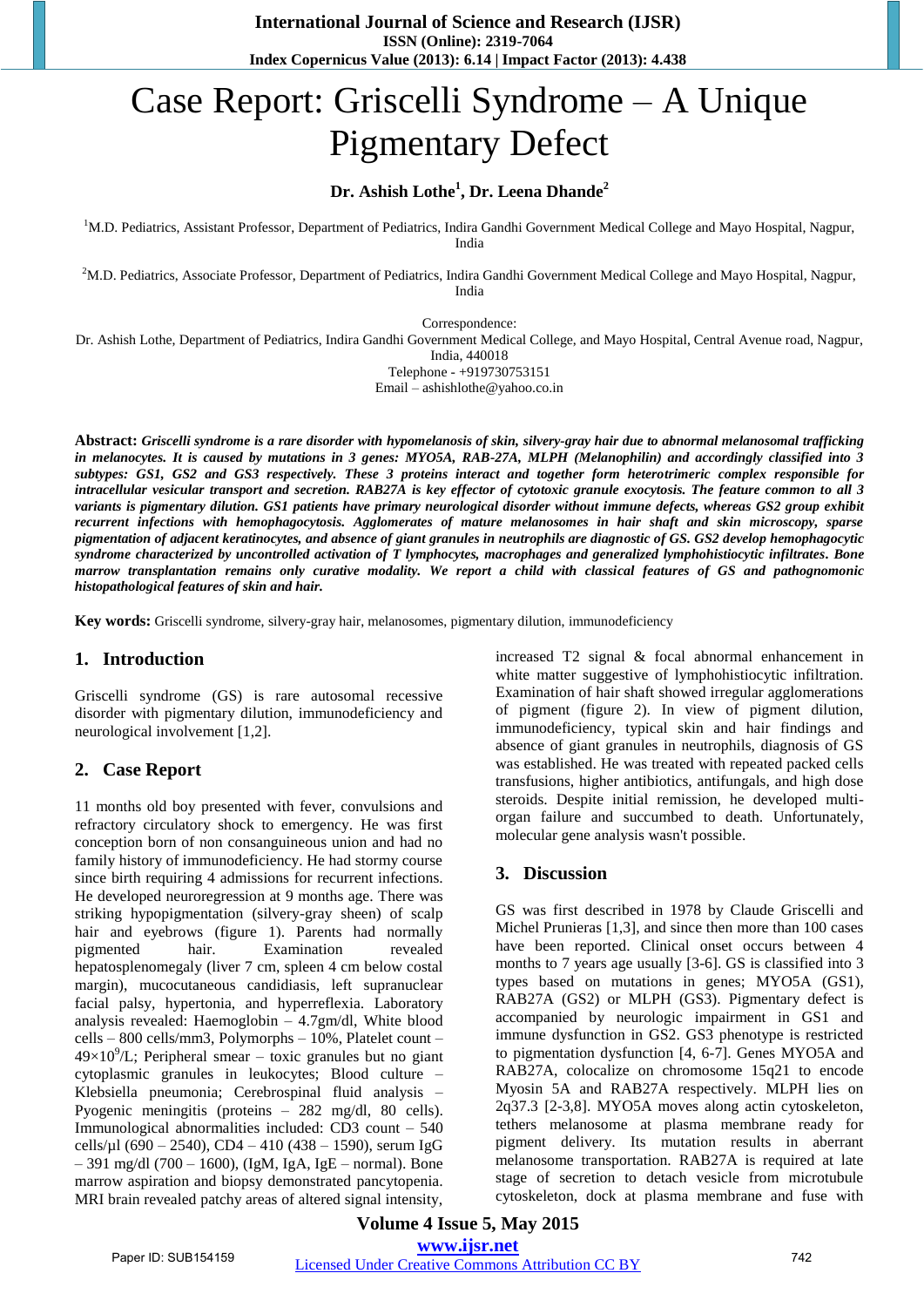acceptor membrane [8]. Its precise function differs location wise. In melanocytes, RAB27A associates with melanosomal membrane, recruits MLPH (melanophilin), and together interact with MYO5A. RAB27A-MYO5A-MLPH form tripartite complex facilitating vesicular trafficking, intracellular melanosome transport and secretion [8]. Each member has specific role in peripheral distribution of melanosomes, a necessary step in skin pigmentation. Any mutation results in clustering of melanin pigment in hair shafts, accounting for pigmentary dilution, although melanin production is normal [7-8]. In cytotoxic T lymphocytes, RAB27A doesn't interact with either melanophilin or MYO5A. RAB27A-deficient cells have normal granule content in perforin and granzymes, but defective release, whereas MYO5A or melanophilindeficient T cells are normal [2,9]. Only MYOVA is expressed in brain and plays role in secretion of neurotransmitters. This selective tissue expression is basis for phenotypic differences between subgroups [1-2,6-7].

Single most consistent dermatoskeletal expression of albinism is silvery-grayish sheen to hair. Light-microscopy shows typical pattern of uneven clusters of aggregated melanin and large pigment agglomerations accumulated in hair shaft medulla with adjacent keratinocytes containing only scanty pigment [5-6]. Skin histopathology and Electron microscopy reveals hyper-pigmented basal melanocytes with abundant, stage IV mature melanosomes, poorly pigmented keratinocytes with virtual absence of mature melanosomes [1,4]. This can be highlighted in Fontana-Masson stained sections. Appearance of hair has been described as silvery gray, silvery, grayish golden or dusty and patients generally have lighter hair than their unaffected family members [7]. Immunologically impaired Natural killer and cytotoxic T cells cause absent delayed hyper sensitivity, poor histocompatibility complex mediated cytotoxicity, and hypogammaglobulinemia culminating in immunodeficiency and Hemophagocytic syndrome (HS) [1-2,6,10]. Usually triggered by viruses, HS occurs commonly between 6-12 months age [1,7]. It involves unremitting polyclonal CD8+ T-cell expansion, lymphohistiocytic infiltration of visceral tissues (spleen, liver, lymph nodes, brain), macrophage activation and proliferation (hemophagocytosis), and deleterious release of cytokines, including interferon γ, interleukins, tumor necrosis factor-α  $[2,6-7]$ . HS is characterized by prolonged high fever, hepatosplenomegaly, jaundice, pallor, lymphadenopathy, pancytopenia, hypertriglyceridemia, hypofibrinogenemia, coagulopathy, intracranial hypertension, seizures, encephalopathy, and peripheral facial palsy [2]. Immunosuppressive regimens including chemotherapy, high dose corticosteroids, Anti thymocyte globulin, intrathecal Methotrexate, Cyclosporine have been tried to attenuate HS [2,9]. However, these are palliative and syndrome is inevitably fatal unless bone marrow transplantation (BMT) is undertaken [1,3,6,9]. GS1 develop early, severe and progressive primary neurological impairment and consist of hypotonia, loss of coordinated motor movements, retarded psychomotor development. Neurological involvement in GS2 is secondary to lymphohistiocytic infiltration [3,5]. Neuroradiology reveals cerebral hyperdense areas,

ventricular dilation, white matter changes and periventricular calcifications in GS2 and isolated congenital cerebellar atrophy in GS1 [3]. Differential diagnosis of GS includes Chediak-Higashi syndrome (CHS), Elejalde syndrome (ES) [5,7,10]. Giant organelle inclusions in leukocytes are particular abnormality in CHS, differentiating it from GS. ES (Neuroectodermal melanolysosomal disease) is characterized by silvery hair, pigment defects, neurological dysfunction, ocular defects but without immunological abnormalities. Some authors believe ES is clinically and genetically equivalent to GS1 or its allelic variant [7,10].

No specific treatment can be proposed for GS1 and survival depends on severity of neurological impairment. GS3 does not need treatment. Gene therapy may prove to be an excellent tool but needs validation [6]. Prenatal diagnosis has been accomplished by examination of fetal scalp hair [4]. Mutation detection and sequencing candidate gene is paramount to understand spectrum of GS and formulate approach to adopt effective treatment. Knowledge about RAB27A-MLPH-MYO5A tripartite complex can be translated into possible therapeutic applications to reduce (hyper) pigmentation of skin and comprehend vesicular trafficking [8].

# **4. Conclusion**

Concluding, all infants with silvery-gray hair should be evaluated early. GS should be promptly diagnosed to allow for early BMT, the only curative modality. Health program directed at perinatal diagnosis can be proposed for effective management [6].

# **5. Contributors**

LD and AL diagnosed and managed this patient. AL reviewed literature and prepared manuscript draft. LD approved the draft. AL will act as guarantor.

#### **Funding:** None

**Conflict of interest:** None stated.

### **References**

- [1] Mancini AJ, Chan LS, Paller AS. Partial albinism with immunodeficiency: Griscelli syndrome: Report of a case and review of the literature. J Am Acad Dermatol. 1998; 38: 295-300.
- [2] Sanal O, Ersoy F, Tezcan I, Metin A, Yel L, Menasche G, Gurgey A, Berkel I, de Saint Basile G. Griscelli disease: genotype-phenotype correlation in an array of clinical heterogeneity. J Clin Immunol. 2002; 22: 237-24.
- [3] Vieira-Karuta SC, Bertoldo Silva IC, Almeida NAP, De Noronha L, Santos MLSF, Liberalesso PBN. Griscelli syndrome and electroencephalography pattern. Arquivos de Neuro-Psiquiatria. 2008; 66 (2B): 420-422.
- [4] Kumar TS, Ebenazar S, Moses PD. Griscelli syndrome. Indian J Dermatol. 2006; 51: 269-271.